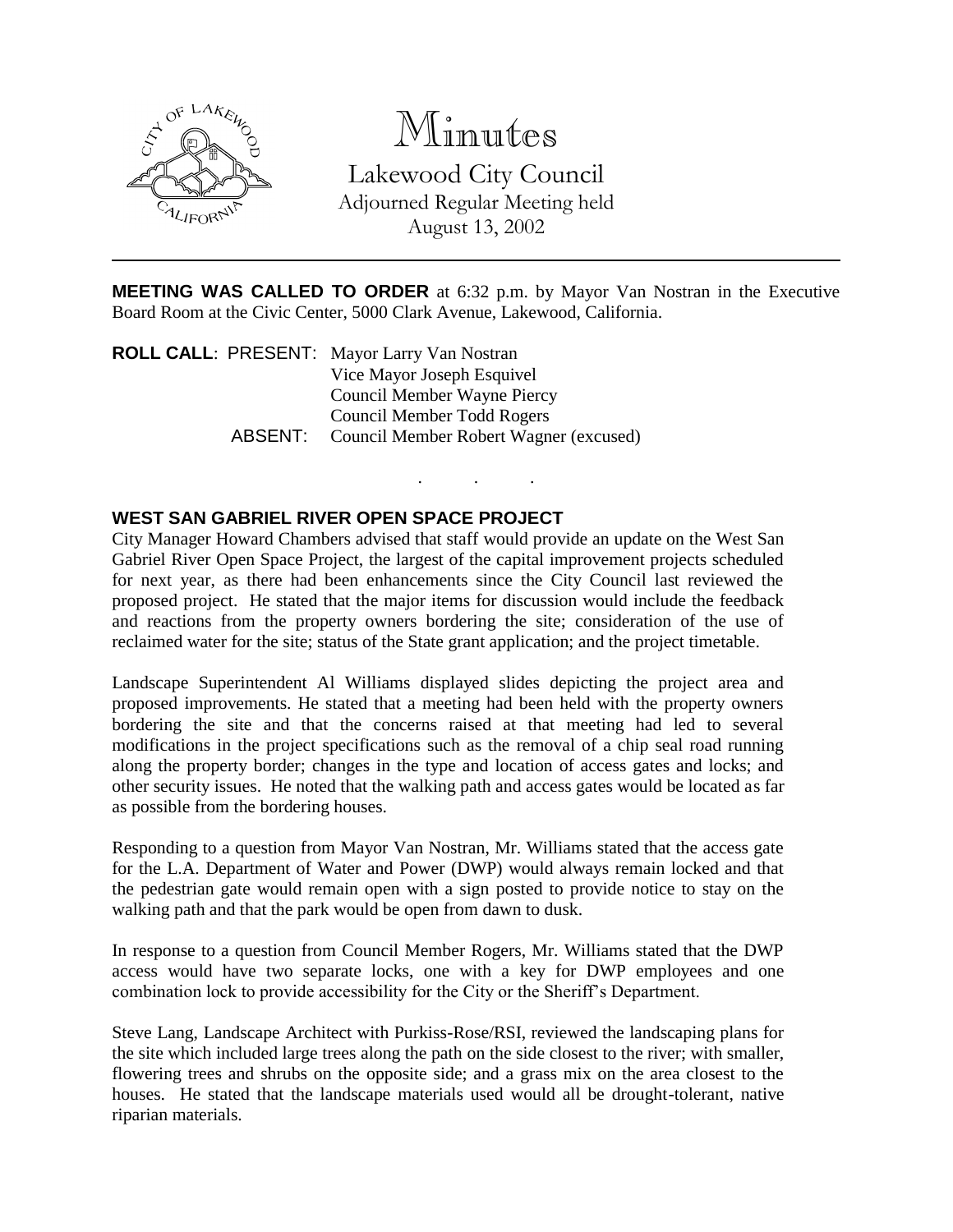City Council Minutes August 13, 2002 Page 2

## **WEST SAN GABRIEL RIVER OPEN SPACE PROJECT** - Continued

Responding to a question from Mayor Van Nostran, Mr. Lang stated that with the removal of the access road, any DWP vehicle requiring access could drive on the grassy area without causing serious damage.

Public Works Director Lisa Rapp advised that DWP very seldom required access to the site.

Mr. Lang stated that water samples from the reclaimed water system had been sent for testing to determine whether reclaimed water would be suitable for use on the proposed landscape materials. He reviewed the finding which demonstrated that the reclaimed water had a high saline content, making it of marginal quality for the grassy area and bad for the woody shrubs and leafy portions of the trees which were subject to salt burn on their leaves.

Water Resources Director Jim Glancy advised that the State Water Code required that the City use reclaimed water for sites where it was available, but not to the detriment of the landscaping. He noted that while there was a reclaimed water connection available at the neighboring Monte Verde Park, the line was not large enough to accommodate both sites. He concluded by stating that the Water Resources Department was prepared to provide service to the site whether potable or reclaimed water was used.

In response to a question from Mayor Van Nostran, Mr. Glancy stated that while it was possible to treat the reclaimed water for excessive salt, the cost difference between potable and reclaimed water was not very large and the additional cost of treatment could be cost prohibitive.

Council Member Rogers asked if such treatment could be done on site. Mr. Glancy stated that a small facility could be located at the Nixon Maintenance Yard. Mr. Glancy also noted that because the landscape material would be drought tolerant, it would actually require little water after the initial establishment phase.

Council Member Piercy questioned Recreation and Community Services Director Dave Rodda about mature trees that were lost due to the use of reclaimed water. Mr. Rodda stated that staff had found certain types of trees to be sensitive to reclaimed water and that there had been a number of trees at Boyar Park that were replaced for that reason.

The Director of Recreation and Community Services reported that although the bulk of the project would be funded by a \$1 million grant from the State Resources Agency, additional funding was required to complete the project. He stated that the City had applied for \$300,000 in grant funding under Proposition 12, but with the State budget yet to be finalized, had not been advised yet if the grant would be awarded. He stated that the City was in a good position to receive the additional grant funding due to the unique nature of this project, but there was the possibility that State funds for the grant could be cut or redirected. He also stated that there was another grant the City may be eligible for but no review or decision would be made on award until after the first of the year.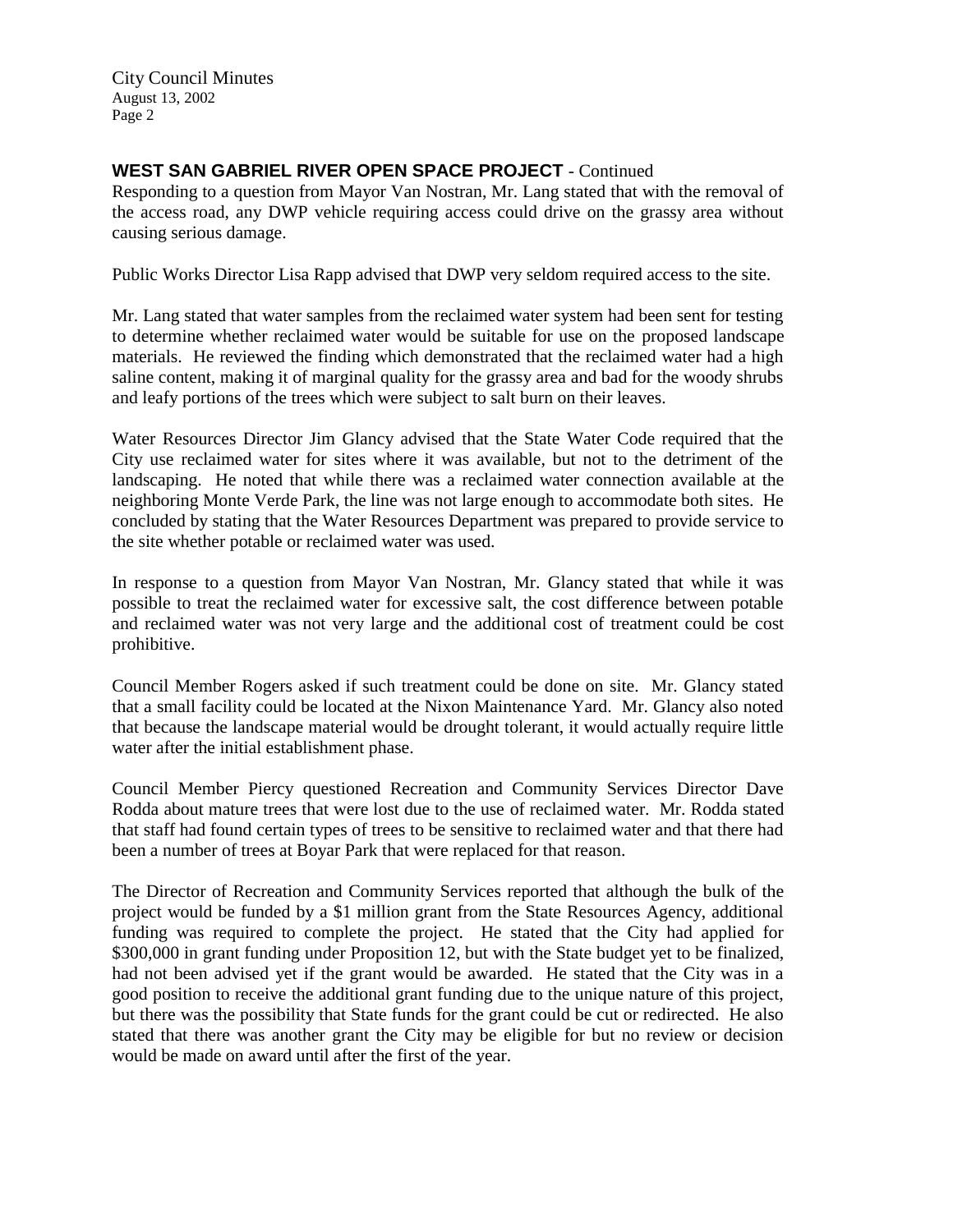City Council Minutes August 13, 2002 Page 3

## **WEST SAN GABRIEL RIVER OPEN SPACE PROJECT** - Continued

Mayor Van Nostran inquired how long the project bid price was guaranteed. Ms. Rapp responded that according to the project specifications, the bid price was good for a 60-day period.

The City Manager stated that since the bid price was excellent and from a good bidder, staff would be recommending that the City Council take action to carry the item over to the next City Council meeting, thus allowing more time to find out if the grant funding would be awarded.

Responding to a question from Council Member Piercy, Mr. Chambers stated that additional data would be prepared regarding the water options and once a decision was made on whether to use potable or reclaimed water, the project specifications might require some modifications. He recommended this decision also be deferred to the next City Council meeting.

Mayor Van Nostran inquired if any of the work could be accomplished using in-house crews. Ms. Rapp responded by stating that it was probably not feasible due to the size and scope of the project. The City Attorney stated that such a course was not advisable at this time.

Project Manager June Anderson reviewed the timetable for the project, stating that the original schedule called for work to begin on September 3 and be completed by March 25, 2003. She also noted that of the 63 properties bordering the project, 13 properties had encroachments onto the City's property and had been advised to remove their belongings prior to the commencement of the project. She stated that all of the residents of the adjoining properties had also been advised that there was to be no access on the project site during the construction and landscape establishment phases of the project.

The City Attorney advised that all residents with encroachments be given a final reminder letter at least one week prior to the start of construction.

Council Member Rogers inquired about the possibility of fire hazard on the project site. Mr. Williams responded by stating that because the grass mix being used was green year-round, the possibility of fire hazard was extremely low.

. . .

#### **SETTING TIME AND SCOPE FOR 4900 CLARK AVENUE PROPERTY**

The City Manager stated that City Council Members had indicated an interest in studying potential uses for the property located at the corner of Clark Avenue and Del Amo Boulevard, 4900 Clark Avenue, and asked that staff be given direction on the type and scope of study.

Mayor Van Nostran stated he was concerned about the lack of staff space in City Hall and that it would be prudent for the Council to consider the use of the site for a new City Hall building.